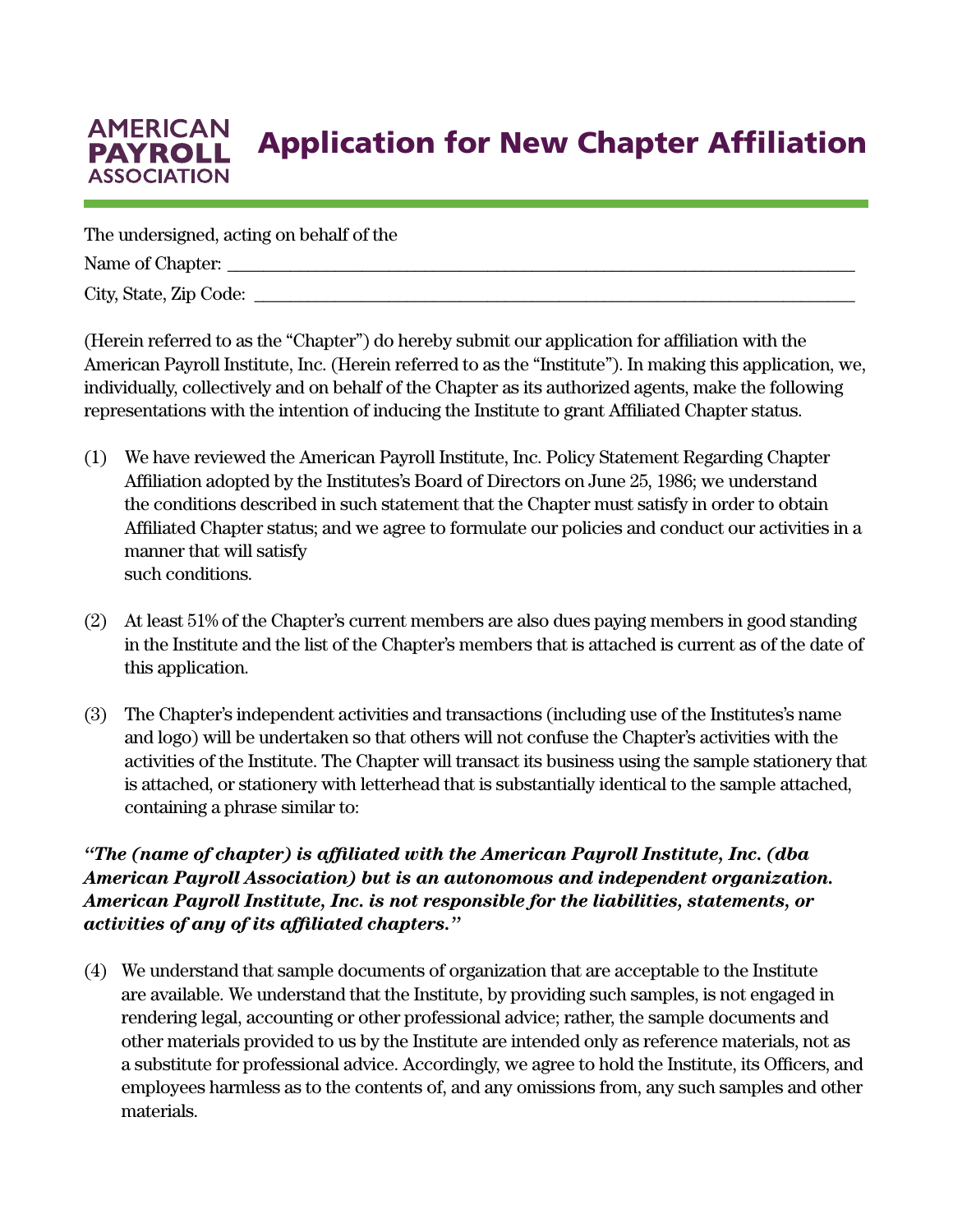## **Application for New Chapter Affiliation, continued**

| The names, addresses, and telephone numbers of the two individuals who are dues paying<br>(5)<br>members in good standing of the Institute and who comprise the Payroll Group (as defined in<br>the Policy Statement) are listed below. |             |
|-----------------------------------------------------------------------------------------------------------------------------------------------------------------------------------------------------------------------------------------|-------------|
| $(A)$ Member #1:                                                                                                                                                                                                                        | $APA ID#$ : |
|                                                                                                                                                                                                                                         |             |
|                                                                                                                                                                                                                                         |             |
|                                                                                                                                                                                                                                         |             |
|                                                                                                                                                                                                                                         |             |
| (B) Member #2: $\qquad \qquad \qquad \text{APA ID#:}$                                                                                                                                                                                   |             |
|                                                                                                                                                                                                                                         |             |
|                                                                                                                                                                                                                                         |             |
|                                                                                                                                                                                                                                         |             |
|                                                                                                                                                                                                                                         |             |
| The Officers of the Chapter are all members of the Institute. Their names, addresses and<br>(6)<br>telephone numbers are listed below.                                                                                                  |             |
| Employer's Name: Name: Name: Name: Name: Name: Name: Name: Name: Name: Name: Name: Name: Name: Name: Name: Name: Name: Name: Name: Name: Name: Name: Name: Name: Name: Name: Name: Name: Name: Name: Name: Name: Name: Name: N          |             |
| Employer's Address: Universe of the Second Second Second Second Second Second Second Second Second Second Second Second Second Second Second Second Second Second Second Second Second Second Second Second Second Second Seco          |             |
|                                                                                                                                                                                                                                         |             |
|                                                                                                                                                                                                                                         |             |
|                                                                                                                                                                                                                                         |             |
|                                                                                                                                                                                                                                         | APA ID#:    |
| Employer's Name: Name: Name: Name: Name: Name: Name: Name: Name: Name: Name: Name: Name: Name: Name: Name: Name: Name: Name: Name: Name: Name: Name: Name: Name: Name: Name: Name: Name: Name: Name: Name: Name: Name: Name: N          |             |
|                                                                                                                                                                                                                                         |             |
|                                                                                                                                                                                                                                         |             |
|                                                                                                                                                                                                                                         |             |